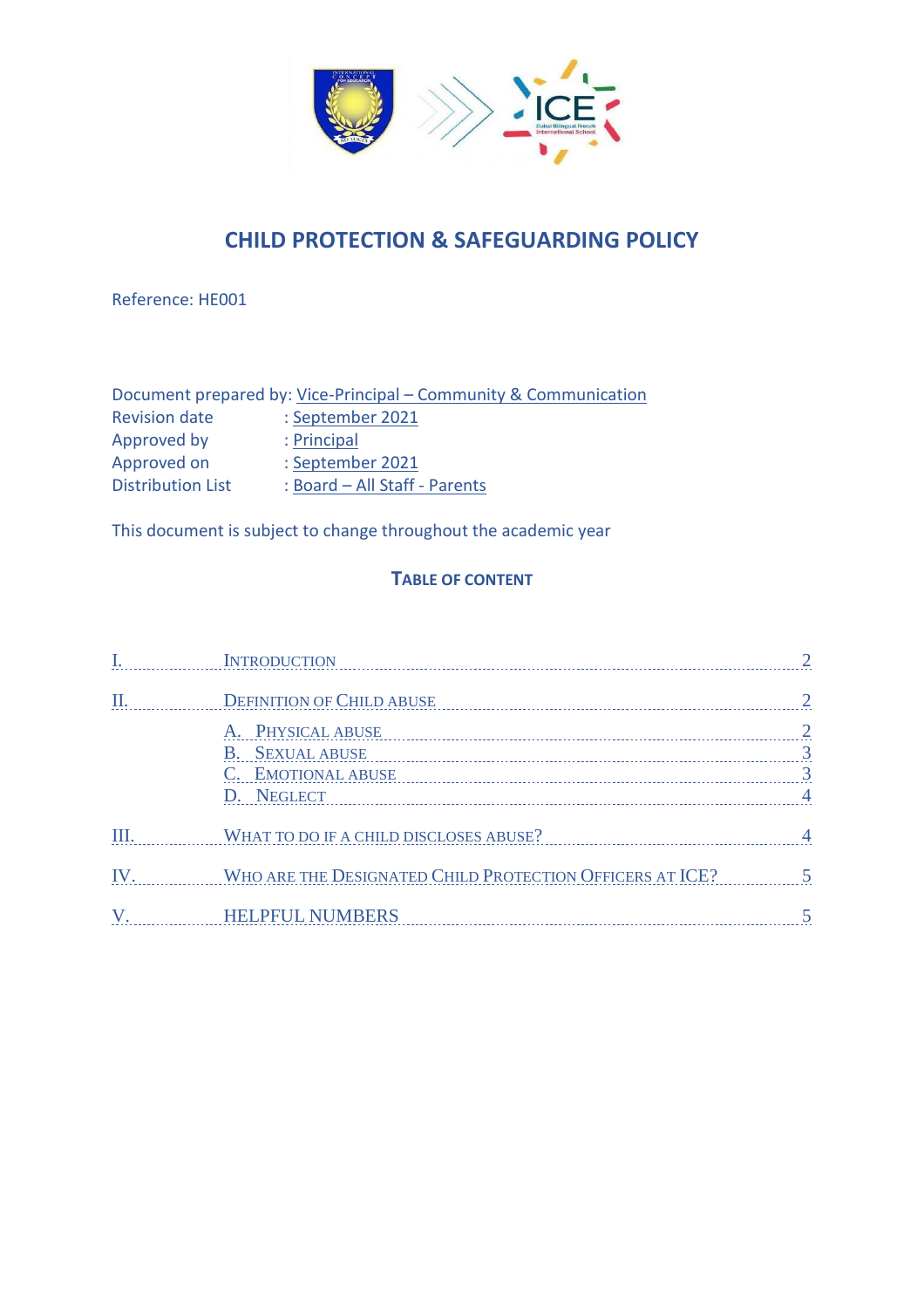

# <span id="page-1-0"></span>**I. Introduction**

All of us who are involved in working with children and young people must do our utmost to ensure their protection and welfare. ICE takes this responsibility very seriously and there is a very strong culture of child protection across all the school.

All children have the right to protection regardless of their nationality, religion, age, race or gender.

The protection and welfare of children must continue to be of paramount importance for everyone working in the school. The purpose of these procedures is to give clear direction and guidance to school management and personnel should a case of abuse be observed, no matter of which nature it is. This policy ensures that all working staff in the school follow the necessary procedure in the case of child abuse.

# <span id="page-1-1"></span>**II. Definition of Child abuse**

Child abuse is generally defined as the act or the failure to act on a part of a guardian which results in the serious physical or emotional harm, sexual abuse or exploitation or even death. There are 4 distinct categories of child abuse:

- Physical Abuse
- Sexual abuse
- Emotional abuse
- Neglect

### <span id="page-1-2"></span>**A. Physical abuse**

Physical abuse occurs when a child has suffered, or is at risk of suffering, non-accidental physical trauma or injury. [It](https://www.healthyplace.com/abuse/child-physical-abuse/what-is-child-physical-abuse-physical-abuse-of-children/) is an injury resulting from physical aggression. Even if the injury was not intended, the act is considered physical abuse.

Physical abuse can include:

- Beating, slapping, or hitting shaking
- Pushing, shaking, kicking, or throwing.
- Pinching, biting, choking, or hair-pulling.
- Burning with cigarettes, scalding water, or other hot objects.
- Severe physical punishment.

Physical abuse does not always leave visible marks or injuries. It is not how bad the mark or injury is, but rather the act itself that causes injury or trauma to the child.

*Is physical punishment the same as physical abuse? Physical abuse is an injury resulting from physical aggression. Physical punishment is the use of excessive physical force with the intent of inflicting bodily pain, but not injury, for the*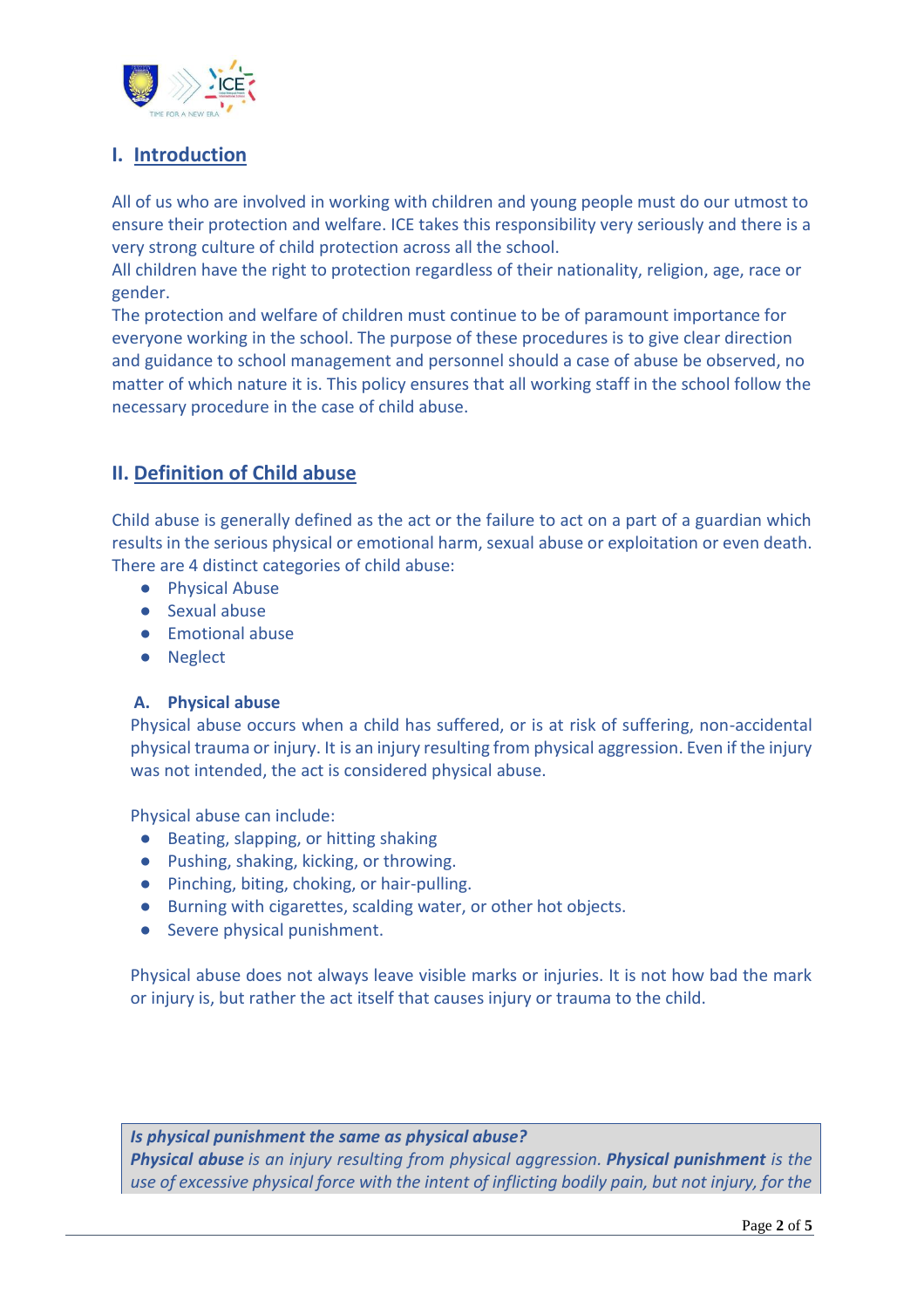

*purpose of correction or control. Physical punishment can in some cases easily get out of control and become physical abuse.*

#### **Some signs of Physical Child abuse:**

- Burns, bite marks, cuts, bruises, or welts in the shape of an object.
- Resistance to going home or coming to school.
- Fear of adults.

#### <span id="page-2-0"></span>**B. Sexual abuse**

Sexual abuse occurs when an adult, stronger child or adolescent uses their power or authority to involve a child in sexual activity.

Sexual abuse can be physical, verbal or emotional and can include:

- Fondling Touching or kissing a child's genitals, making a child fondle an adult's genitals.
- Violations of bodily privacy Forcing a child to undress, spying on a child in the bathroom or bedroom.
- Exposing children to adult sexuality Performing sexual acts in front of a child, exposing genitals, telling "dirty" stories, showing pornography to a child.
- Commercial exploitation Sexual exploitation through child prostitution or child pornography.

#### **Some Signs of Sexual Child Abuse**

- Inappropriate interest in or knowledge of sexual acts.
- Seductiveness.
- Avoidance of things related to sexuality, or rejection of own genitals or body.
- Either over compliance or excessive aggression.
- Fear of a particular person or family member.

#### <span id="page-2-1"></span>**C. Emotional abuse**

Emotional abuse occurs when a child's social, emotional, cognitive or intellectual development is impaired or threatened. It can range from a simple verbal insult to an extreme form of punishment. It can be a verbal abuse, a mental abuse or a psychological maltreatment or abuse. Bullying belongs to the emotional abuse category

It can include emotional deprivation due to persistent:

- rejection
- hostility
- teasing/bullying
- yelling
- criticism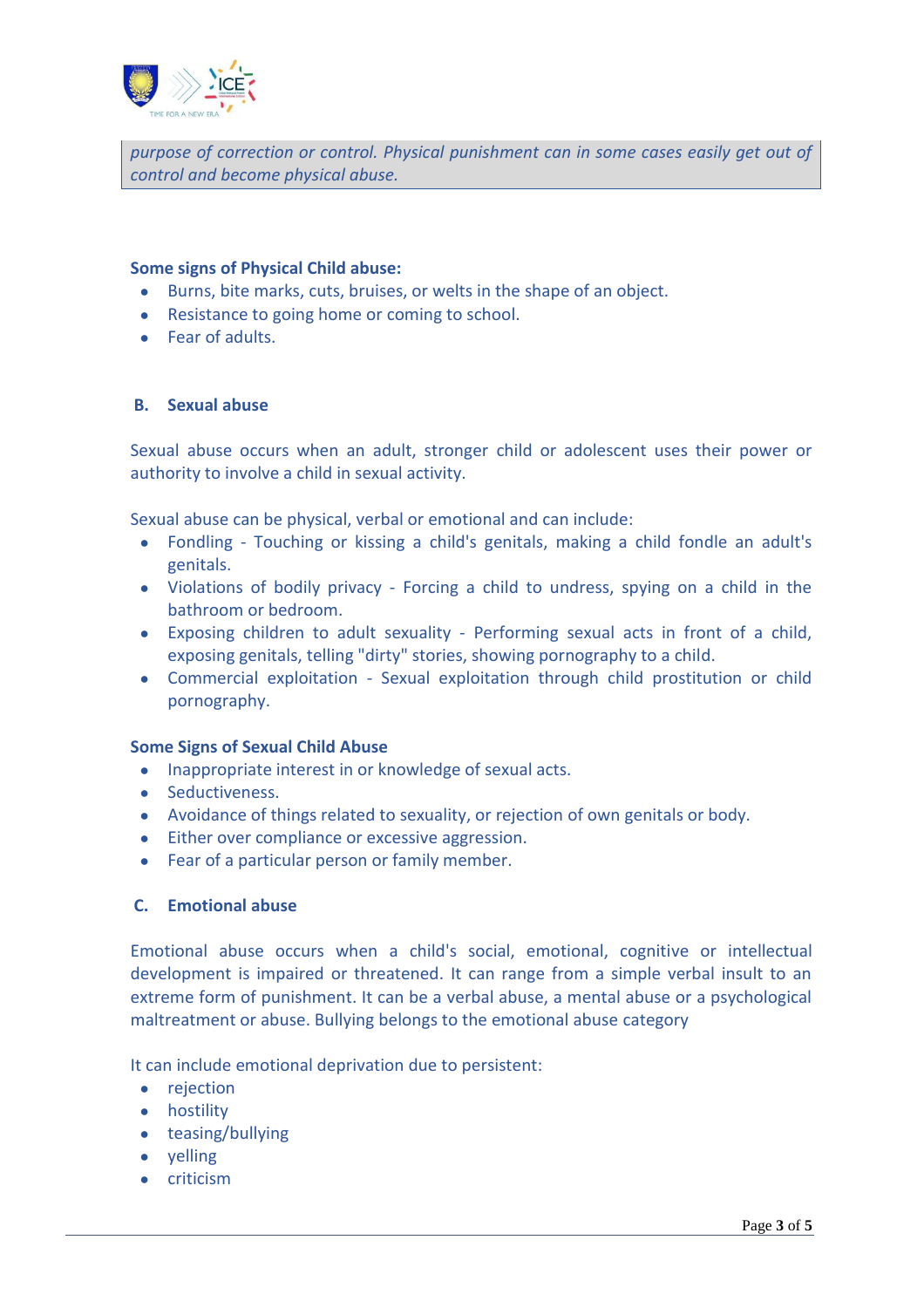

● exposure of a child to domestic and family violence.

#### <span id="page-3-0"></span>**D. Neglect**

Neglect occurs when a child's basic necessities of life are not met, and their health and development are affected. Basic needs include:

- food
- housing
- health care
- adequate clothing
- personal hygiene
- hygienic living conditions
- timely provision of medical treatment
- adequate supervision.

There are three basic types of neglect; physical neglect, educational neglect, and emotional neglect.

| <b>Physical Neglect</b>    | Failure to provide food, clothing appropriate for the weather,<br>supervision, a home that is hygienic and safe, and/or medical<br>care, as needed.                         |
|----------------------------|-----------------------------------------------------------------------------------------------------------------------------------------------------------------------------|
| <b>Educational Neglect</b> | Failure to enroll a school-age child in school or to provide<br>necessary special education. This includes allowing excessive<br>absences from school.                      |
| <b>Emotional Neglect</b>   | Failure to provide emotional support, love, and affection. This<br>includes neglect of the child's emotional needs and failure to<br>provide psychological care, as needed. |

#### **Some Signs of Child Neglect:**

▪

- Clothing unsuited to the weather.
- Being dirty or unbathed.
- Extreme hunger.
- Apparent lack of supervision.

### <span id="page-3-1"></span>**III. What to do if a child discloses abuse?**

If there is a report of child sexual abuse to be made, it's important that the information be handled delicately. If a child discloses any kind of abuse:

- Remain calm and don't pass any judgment
- Reassure the child that you believe her (or him) and make them feel safe
- Tell the child you are proud of her or him
- Show appropriate affection
- Listen carefully and never lead a child to say something specific or "fill in the blanks"